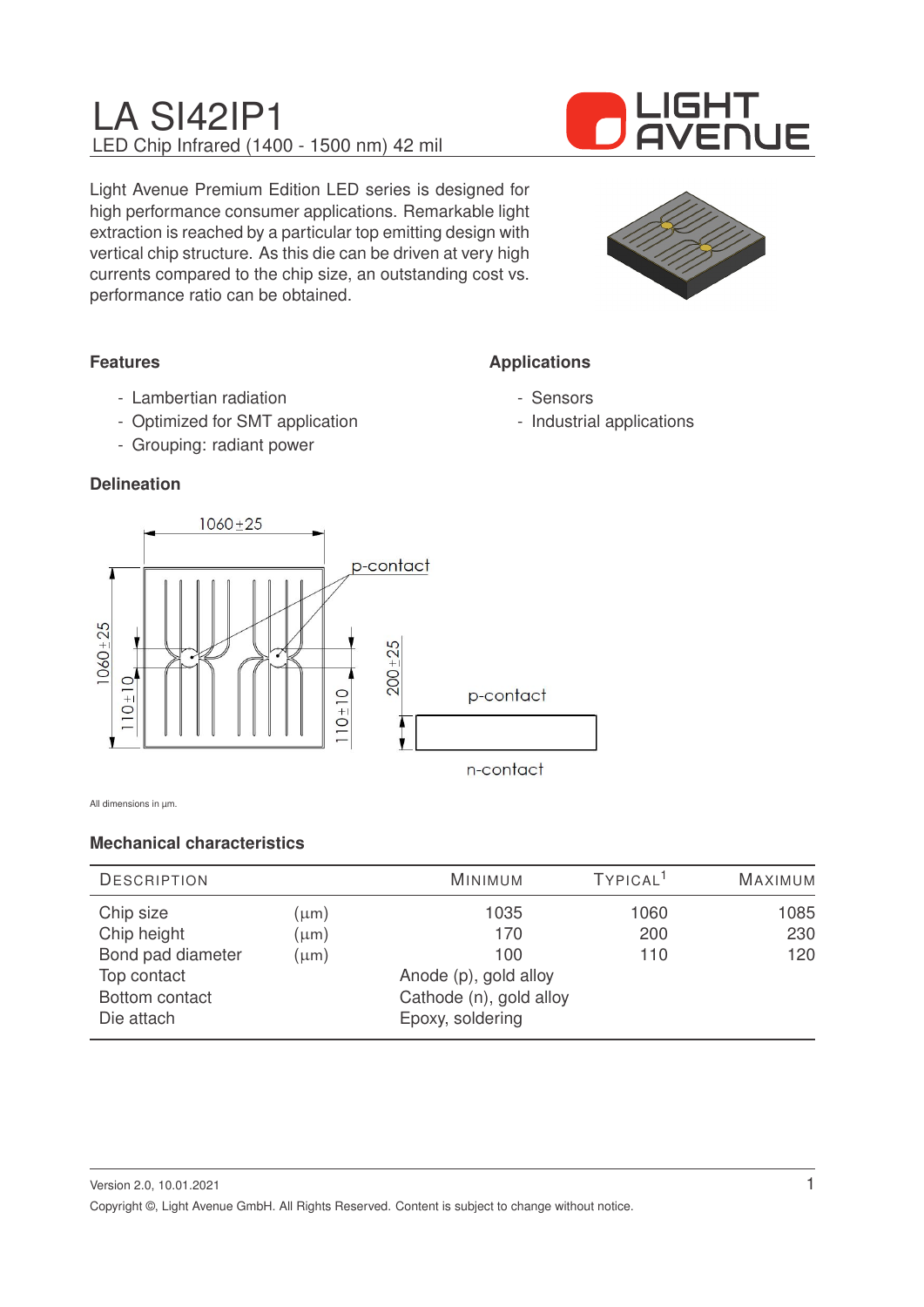

# **Electro-optical characteristics (** $T_A = 25^{\circ}C$ )<sup>2</sup>

| <b>PARAMETER</b> | <b>SYMBOL</b>        | CONDITION              | MIN. | TYP <sup>1</sup> | MAX. | Unit |
|------------------|----------------------|------------------------|------|------------------|------|------|
| Forward voltage  | VF.                  | $I_F = 700 \text{ mA}$ | 0.6  |                  | 1.3  |      |
| Reverse current  | IR.                  | $V_R = -10V$           |      |                  |      | μA   |
| Peak wavelength  | $\lambda_{\sf peak}$ | $I_F = 700 \text{ mA}$ | 1400 |                  | 1500 | nm   |
| Radiant power    | $\Phi_e$             | $I_F = 700 \text{ mA}$ | 20   | 35               |      | mW   |

# $\mathsf{Maximum}$  ratings  $(\mathsf{T_A} = 25^\circ\mathsf{C})^3$

| PARAMETER                   | <b>SYMBOL</b> | <b>VALUE</b> | UNIT         |
|-----------------------------|---------------|--------------|--------------|
| Operating temperature range | op            | $-4085$      |              |
| LED junction temperature    |               | 115          | $^{\circ}$ C |
| Forward current             | ΙF            | 700          | mA           |
| Pulse current               | IP            | 1000         | mA           |

### **Binning (** $I_F = 700$  mA)

|                    |      | <b>BIN</b> |  |
|--------------------|------|------------|--|
| Radiant power (mW) | > 20 | 20         |  |
|                    | > 25 | 21         |  |
|                    | > 32 | 22         |  |
|                    |      |            |  |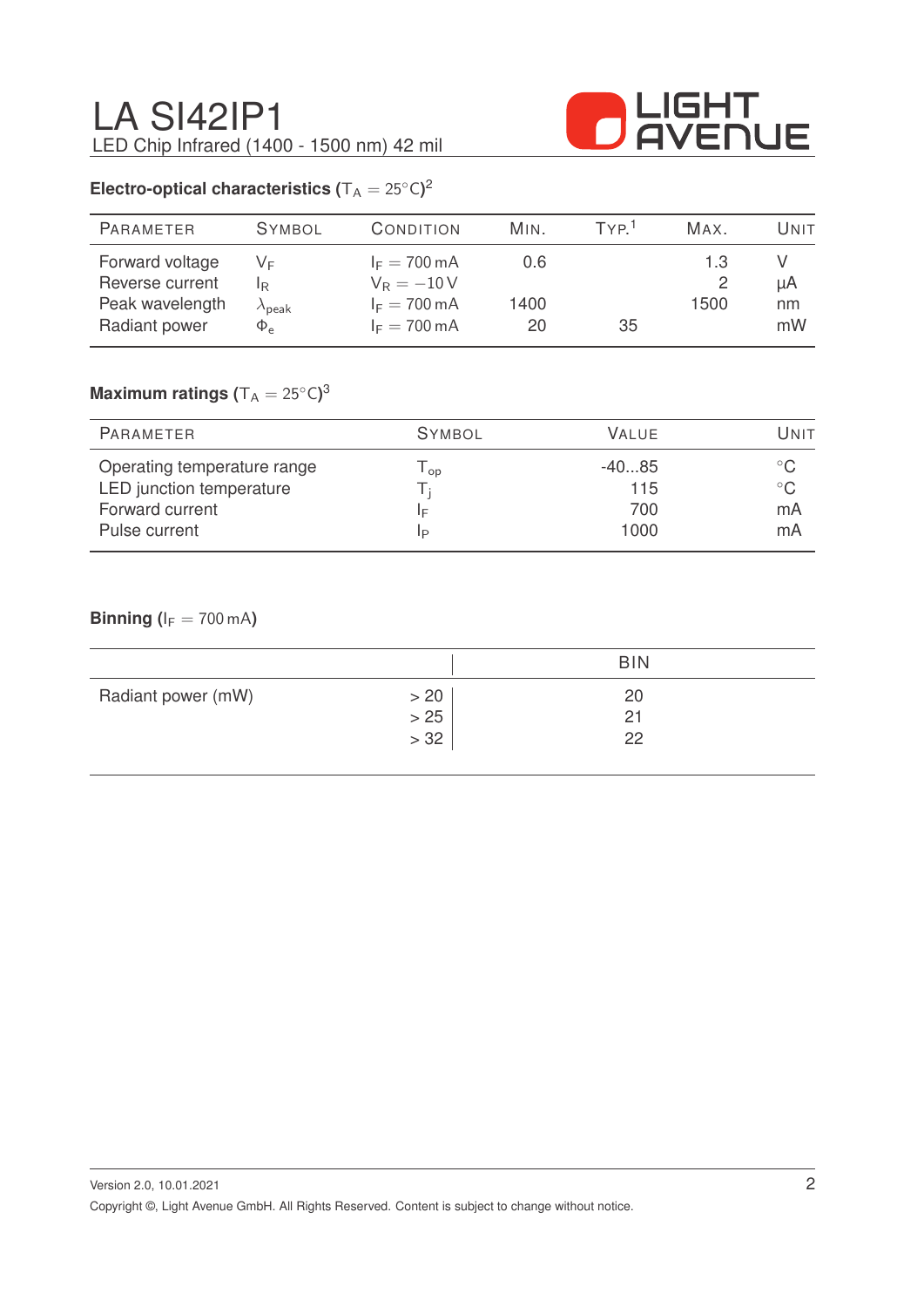

#### **Handling and storage conditions**

Storage time for wafers in sealed condition is not limited by the die itself, but may be limited by the adhesion of the blue foil (storage ambient conditions:  $T_a = 15...30^{\circ}$ C; relative humidity: < 60%, vertical storage). Customer has to make sure that there is no glue from the adhesive foil on the backside either by a die shear test or by visual inspection of the backside before production. The hermetically sealed shipment lot shall be opened under temperature and moisture controlled cleanroom environment only. Customers have to follow the according rules for desposition as the material can be hazardous for humans and the environment. Chips are placed on a blue foil, which may contain the following substance in a concentration of circ.18% wt: Bis (2 ethyl(hexyl)phthalate) (DEHP) [CAS #: 117-81-7; EC # 204-211-0]. Dice have to be handled ESD sensitive.

### **Packing**

Chips are placed on a blue foil inside a 6 inch ring or alternatively on a blue foil (mylar). For shipment the wafers of a shipment lot are arranged to stacks. Please use the recycling operators familiar to you. If required you can ask for our help. Please get in touch with your nearest sales office. By agreement we will take packing material back, if sorted. Transport costs of any kind must be paid by customers. For packing material that is returned to us unsorted or which we are not obliged to accept, any costs incurred will be invoiced to you.

#### **Design objectives**

The chip design was developed and released based on the producer's standard assembly procedures and packaging. Bond strength properties are in accordance to MIL-STD-750D, method 2037. Whether the chip fits to the customer's products with its according die and wire bond procedures and packaging must be evaluated by the customer himself. If workability problems arise after this release a mutually conducted problem solving procedure has to be set up, if the chips are suspected of contributing to the problems.The chips are produced with best effort, but on chip level a subset of the chip characteristics can be determined only. Performance of the chip in the customer's products can only be determined by the customer himself.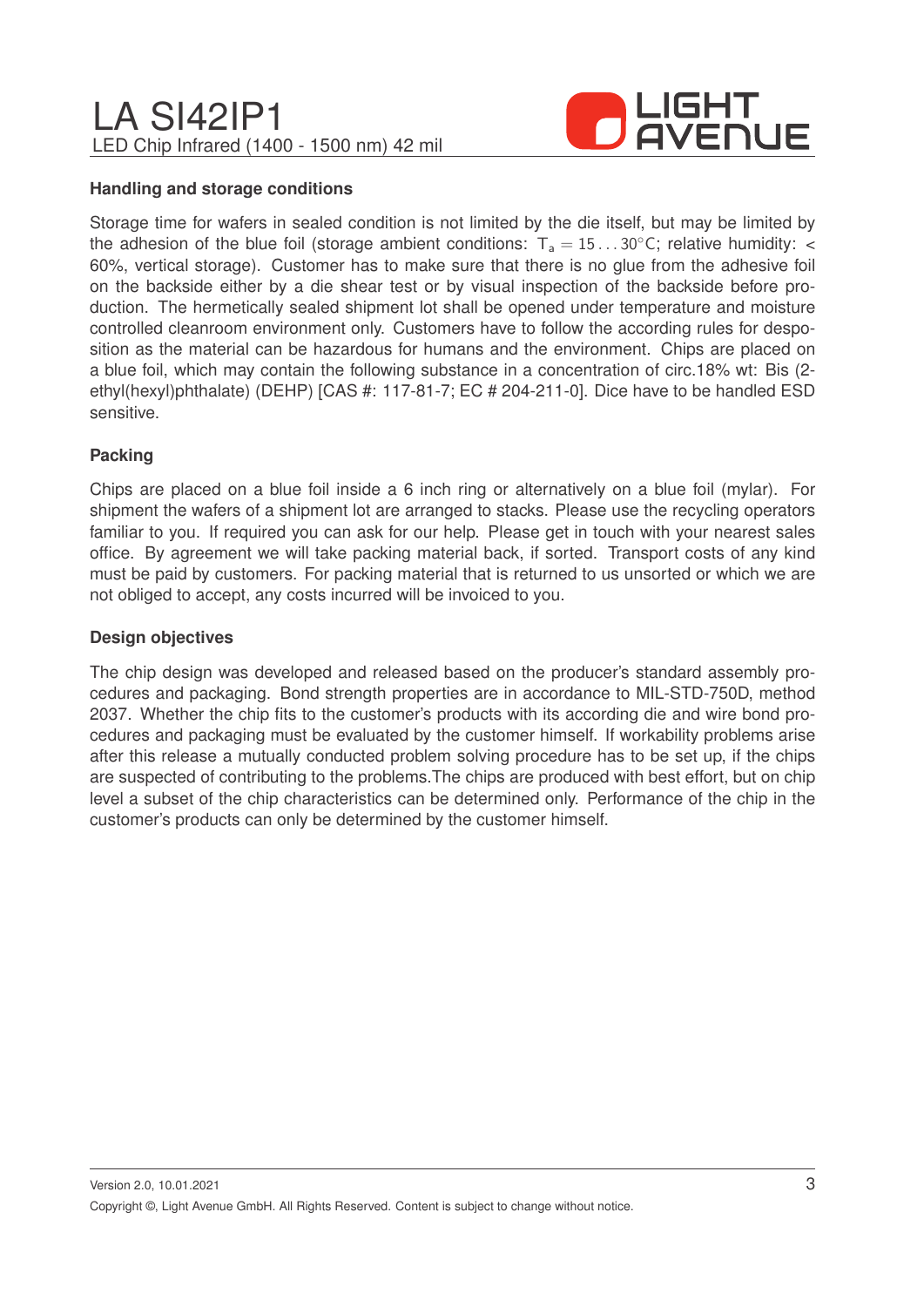

#### **Returns and complaints**

For complaints and returns of material a RMA-number is necessary. Samples for analysis purposes can be send to us without credit.

#### **Shipping conditions**

If not otherwise arranged, the "General Terms of Business of Light Avenue GmbH" apply for any shipment. If this document is not familiar to you, please request it at our nearest sales office.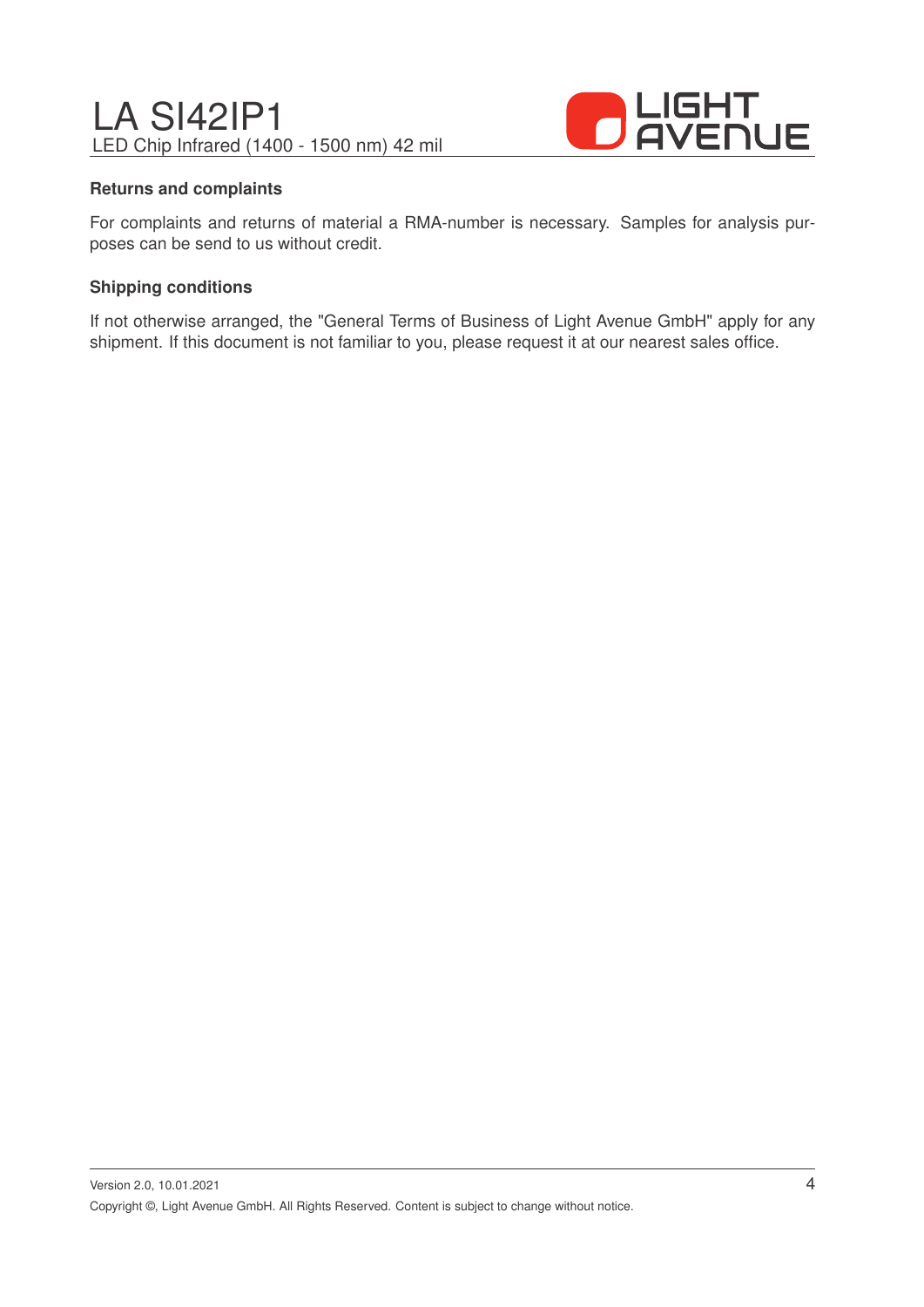

#### **Disclaimer Attention please!**

- **Components used in life-support devices or systems must be expressly authorized for such purpose!**

Critical components<sup>4</sup> may only be used in life-support devices<sup>5</sup> or systems with the express written approval by us.

- All products, product specifications and data to improve reliability, function, design or otherwise are subject to change without notice .
- Light Avenue, its affiliates, agents, and employees, and all persons acting on its or their behalf, disclaim any and all liability for any errors, inaccuracies or incompleteness contained in any datasheet or in any other disclosure relating to any product. Light Avenue makes no warranty, representation or guarantee regarding the suitability of the products for any particular purpose or the continuing production of any product. To the maximum extent permitted by applicable law, Light Avenue disclaims (i) any and all liability arising out of the application or use of any product, (ii) any and all liability, including without limitation special, consequential or incidental damages, and (iii) any and all implied warranties, including warranties of fitness for particular purpose, non-infringement and merchantability. Statements regarding the suitability of products for certain types of applications are based on Light Avenue's knowledge of typical requirements that are often placed on Light Avenue's products in generic applications. Such statements are not binding statements about the suitability of products for a particular application. It is the customer's responsibility to validate that a particular product with the properties described in the product specification is suitable for use in a particular application. Parameters provided in datasheets and/or specifications may vary in different applications and performance may vary over time. All operating parameters, including typical parameters, must be validated for each customer application by the customer's technical experts. Product specifications do not expand or otherwise modify Light Avenue's terms and conditions of business, including but not limited to the warranty expressed therein. Except as expressly indicated in writing, Light Avenue's products are not designed for use in medical, life-saving, or life-sustaining applications or for any other application in which the failure of the Light Avenue product could result in personal injury or death. Customers using or selling Light Avenue products not expressly indicated for use in such applications do so at their own risk. Please contact authorized Light Avenue personnel to obtain written terms and conditions regarding products designed for such applications. No license, express or implied, by estoppel or otherwise, to any intellectual property rights is granted by this document or by any conduct of Light Avenue. Product names and markings noted herein may be trademarks of their respective owners.
- The information describes the type of component and shall not be considered as assured characteristics. Due to technical requirements components may contain dangerous substances. For information on the types in question please contact our Sales Organization.
- Lead free product RoHS compliant.
- The quality level of the final visual inspection shall comply to an AQL of 1.0 (according to MIL-STD-105E, level II), if the customer performes an incoming visual inspection of a shipment.